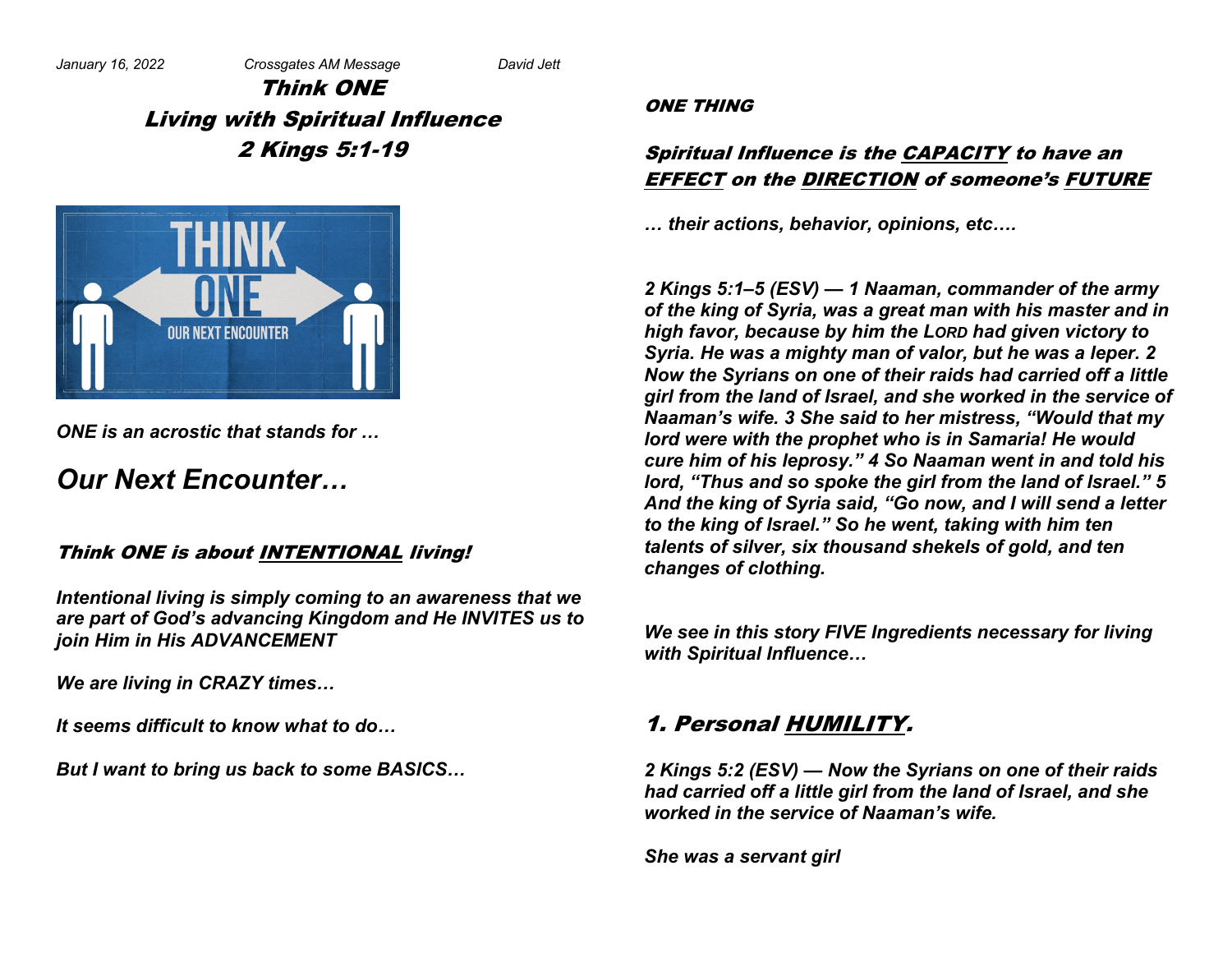*What is humility?*

### Humility – A meekness that is respectfully considerate of others

*Mark 10:42–45 (ESV) — And Jesus called them to him and said to them, "You know that those who are considered rulers of the Gentiles lord it over them, and their great ones exercise authority over them. But it shall not be so among you. But whoever would be great among you must be your servant, and whoever would be first among you must be slave of all. For even the Son of Man came not to be served but to serve, and to give his life as a ransom for many."*

*Philippians 2:3 (ESV) — Do nothing from selfish ambition or conceit, but in humility count others more significant than yourselves.*

Ø VALUE OTHER PEOPLE

Spiritual Influence is the capacity to have an effect on the direction of someone's future

1. Personal HUMILITY.

# 2. Genuine EMPATHY.

*2 Kings 5:3 (ESV) — She said to her mistress, "Would that my lord were with the prophet who is in Samaria! He would cure him of his leprosy."* 

*2 Kings 5:3 (ESV) — She said to her mistress, "Would that my lord were with the prophet who is in Samaria! He would cure him of his leprosy."* 

*The key word to understand the young girls feelings about Naaman, her master, having leprosy is in the first word, "WOULD"…*

*The word used here means the following…*

### "A longing for a thing to be done which will probably not happen."

*She is longing for Naaman to be healed!*

*She is hurting with Naaman and his wife!*

### Empathy – Identification with and understanding of the thoughts or feelings of another

*Empathy is not simply feeling sorry for someone, but actually feeling their pain!*

#### Ø FEEL THE PAIN OF OTHERS

*Romans 12:14–15 (ESV) — Bless those who persecute you; bless and do not curse them. Rejoice with those who rejoice, weep with those who weep.*

#### Spiritual Influence is the capacity to have an effect on the direction of someone's future

1. Personal HUMILITY.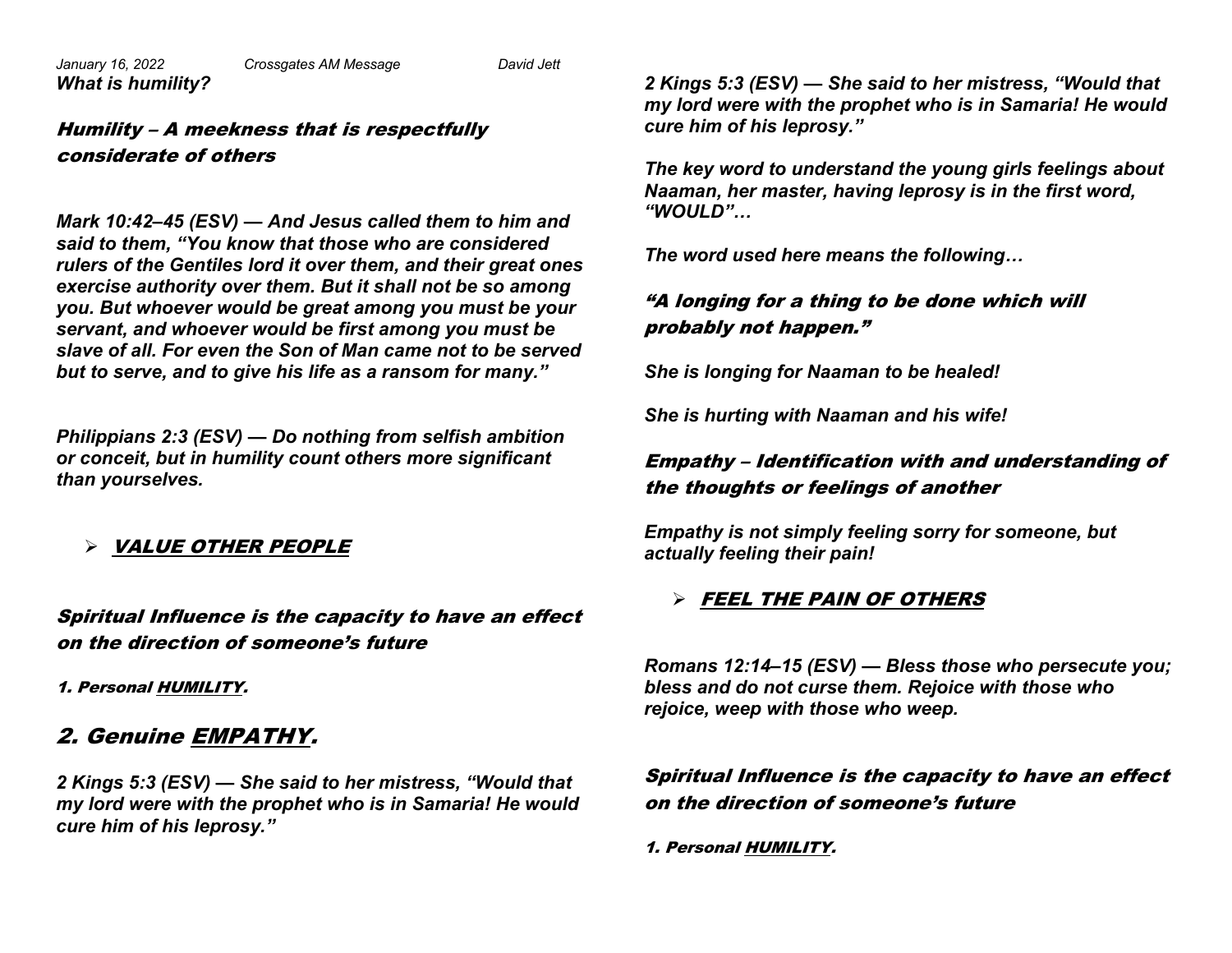*January 16, 2022 Crossgates AM Message David Jett* 2. Genuine EMPATHY.

### 3. Spiritual INTEGRITY.

*2 Kings 5:3 (ESV) — She said to her mistress, "Would that my lord were with the prophet who is in Samaria! He would cure him of his leprosy."* 

*Do not forget the young girl's situation…*

*2 Kings 5:2 (ESV) — Now the Syrians on one of their raids had carried off a little girl from the land of Israel, and she worked in the service of Naaman's wife.*

*This girl's home had been raided by the Syrians…*

*More than likely, either Naaman took part in the raid, or he gave the orders for the raid…*

*She was either taken from her family, or her family was killed in the raid…*

*Either way, she had lost everything…*

- *Her home,*
- *Her family,*
- *Her future prospects…*
- *Her rights…*

*She had lost everything… but NOT HER FAITH!*

*She was a servant in a foreign land that worshipped foreign gods…*

*The Syrians believed that by raiding and taking people from Israel that their gods were defeating the God of Israel…*

*But this little girl didn't lose her faith!*

*What is spiritual integrity?*

### Spiritual Integrity – Adhering to a spiritual standard of values and conduct despite circumstances

*She still believed that the Lord was the greatest of all!*

*Did her spiritual integrity pay off?*

*You bet it did!*

*Naaman went to the prophet, Elisha, and was healed!*

*But there is more about her faith we don't want to miss…*

*2 Kings 5:3 (ESV) — She said to her mistress, "Would that my lord were with the prophet who is in Samaria! He would cure him of his leprosy."* 

*Had she seen Elisha heal anyone of leprosy?*

*Had she experienced a person healed of leprosy first hand?*

*No she had not!*

*How do I know? Because Jesus said so!!!*

*Luke 4:27 (ESV) — And there were many lepers in Israel in the time of the prophet Elisha, and none of them was cleansed, but only Naaman the Syrian.*

*Her faith believed that the God of Israel through His prophet Elisha could do anything!*

*Hebrews 11:1 (ESV) — Now faith is the assurance of things hoped for, the conviction of things not seen.*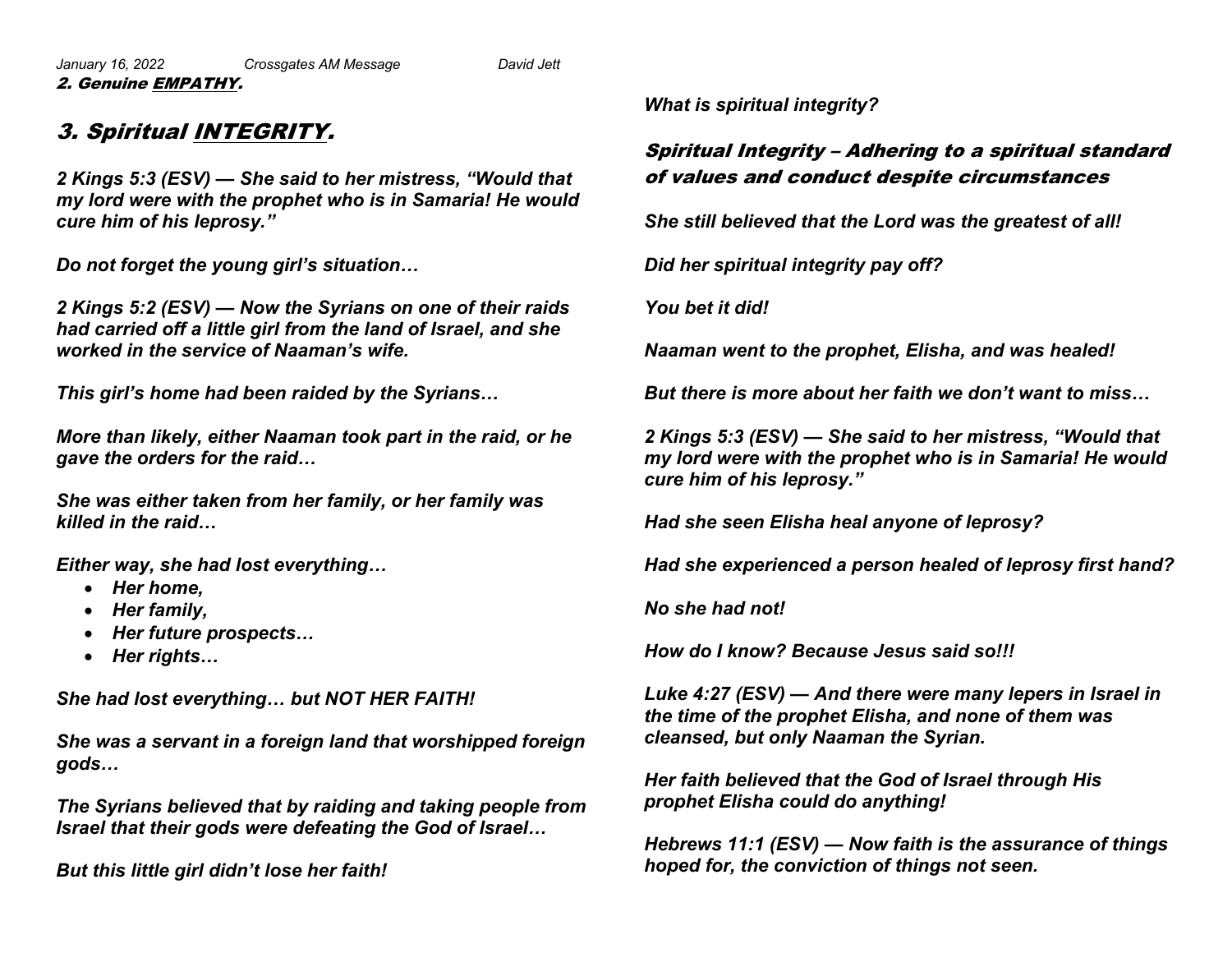#### Ø LIVE YOUR FAITH EVERYWHERE

Spiritual Influence is the capacity to have an effect on the direction of someone's future

1. Personal HUMILITY.

2. Genuine EMPATHY.

3. Spiritual INTEGRITY.

### 4. Consistent HONESTY.

*2 Kings 5:4–5 (ESV) — So Naaman went in and told his lord, "Thus and so spoke the girl from the land of Israel." And the king of Syria said, "Go now, and I will send a letter to the king of Israel." So he went, taking with him ten talents of silver, six thousand shekels of gold, and ten changes of clothing.*

*When the unnamed girl from Israel told this to Naaman's wife, she went and told Naaman…*

*Naaman and his wife had observed the girl's actions long enough to trust her at her word…*

Consistent Honesty – Acting and speaking the truth over time without contradictions

 $\triangleright$  Tell the truth

### Spiritual Influence is the capacity to have an effect on the direction of someone's future

1. Personal HUMILITY.

2. Genuine EMPATHY.

3. Spiritual INTEGRITY.

4. Consistent HONESTY.

# 5. Embracing OPPORTUNITY.

*2 Kings 5:1–3 (ESV) — Naaman, commander of the army of the king of Syria, was a great man with his master and in high favor, because by him the LORD had given victory to Syria. He was a mighty man of valor, but he was a leper. Now the Syrians on one of their raids had carried off a little girl from the land of Israel, and she worked in the service of Naaman's wife. She said to her mistress, "Would that my lord were with the prophet who is in Samaria! He would cure him of his leprosy."* 

*What if she would have remained silent?*

*But she didn't!*

*The story continues…*

*Elisha tells him to go dip himself seven times in the Jordan and he would be healed…*

*His pride made him angry and feel disrespected…*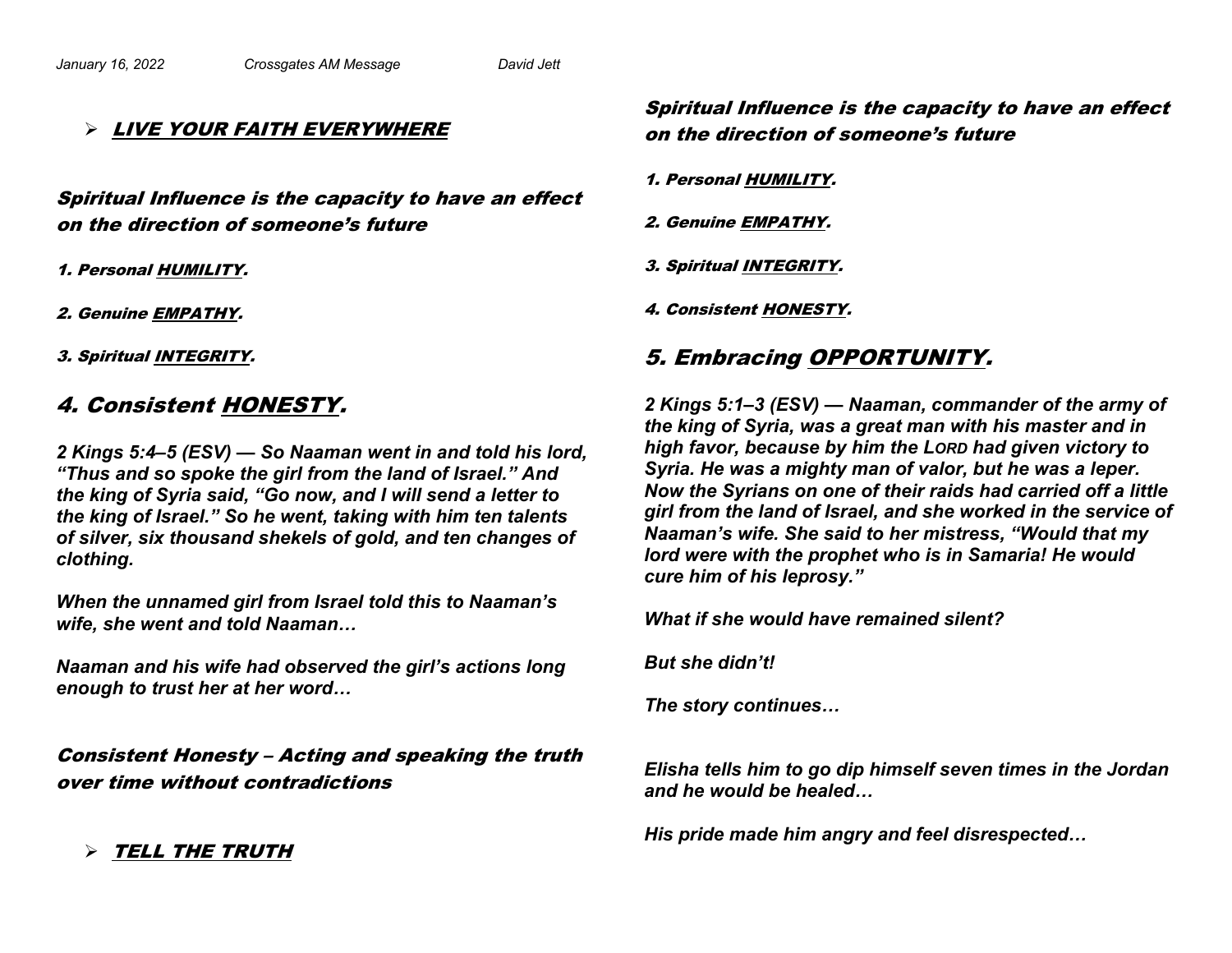*January 16, 2022 Crossgates AM Message David Jett He left frustrated, but his servants who were with him convinced him that it would hurt anything…*

*So we went to the Jordan…*

*2 Kings 5:14 (ESV) — So he went down and dipped himself seven times in the Jordan, according to the word of the man of God, and his flesh was restored like the flesh of a little child, and he was clean.*

#### *He was healed!!!*

*So he went back to Elisha to offer him all his gold, silver, and clothing…*

*Listen…*

*2 Kings 5:15 (ESV) — Then he returned to the man of God, he and all his company, and he came and stood before him. And he said, "Behold, I know that there is no God in all the earth but in Israel ..."*

*Proverbs 3:27 (NLT) — Do not withhold good from those who deserve it when it's in your power to help them.*

Ø TAKE THE RISK

I am SOMEONE'S next DIVINE encounter!

## $\rightarrow$  21 Days of Fasting

- *Beginning tomorrow (January 10-30) we are starting our annual 21 days of prayer and fasting*
- *Visit* 21days.crossgates.org *for more info*

# $\rightarrow$  Think ONE LifeGroup

- *If you are not currently part of one of our lifegroups I want to ask you to join a special lifegroup focused on Think ONE…*
- *At both 9 and 10:30 we will be having a special LifeGroup meeting in the VENUE*
- *Led by Brad Randall and Carter Collins*

### Remember, you are someone's next divine encounter!